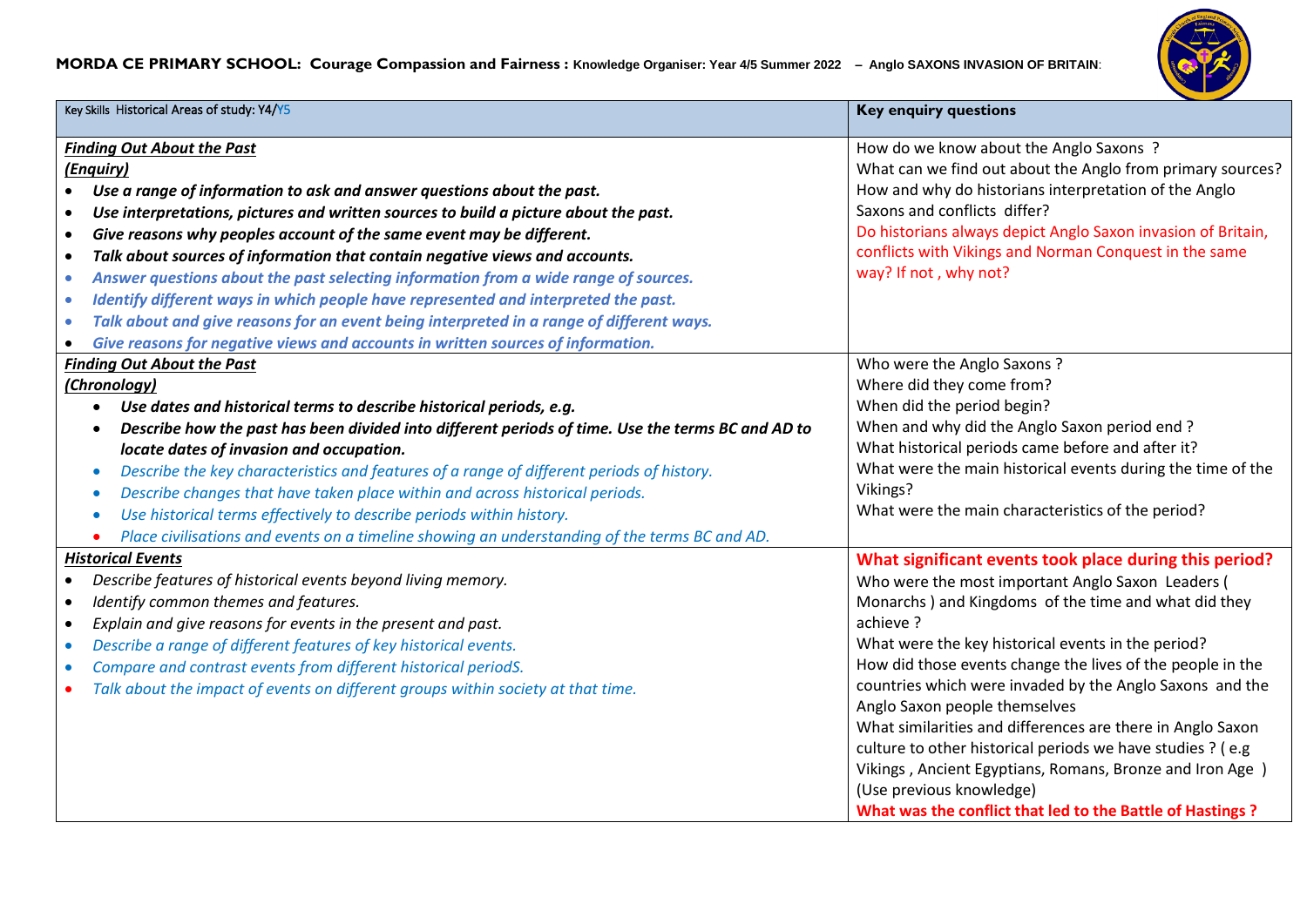## **MORDA CE PRIMARY SCHOOL: Courage Compassion and Fairness : Knowledge Organiser: Year 4/5 Summer 2022 – Anglo SAXONS INVASION OF BRITAIN**:



| <b>Lifestyles of People in the Past</b><br>Compare and contrast the ways of life of people from different historical periods.<br>Compare and describe features of life now and in the past beyond living memory.<br>Describe and give reasons for the changes and differences in lifestyle in the past and present<br>Identify and describe features and characteristics of past societies.<br>Compare and describe the characteristics of a range of significant groups from the past<br>Compare and analyse the factors that caused change in the past.<br>Talk about the impact of change on past societies, e.g. migration on economic grounds, displacement | How was Anglo Saxon society organised ?<br>What was life like in an Anglo Saxon village?<br>In what ways did the Anglo Saxon warriors show courage?<br>What religious beliefs did the Anglo Saxons have?<br>Why are the Anglo Saxon graves such an important primary source<br>for archaeologists?<br>How did the Anglo Saxon religious beliefs change throughout the<br>historical period?<br>How did the Anglo Saxon invasion and settlement change life in<br>Britain? |
|------------------------------------------------------------------------------------------------------------------------------------------------------------------------------------------------------------------------------------------------------------------------------------------------------------------------------------------------------------------------------------------------------------------------------------------------------------------------------------------------------------------------------------------------------------------------------------------------------------------------------------------------------------------|---------------------------------------------------------------------------------------------------------------------------------------------------------------------------------------------------------------------------------------------------------------------------------------------------------------------------------------------------------------------------------------------------------------------------------------------------------------------------|
| <b>Significant Historical People</b><br>Use a range of sources of information to find out about a significant historical person from a historical period<br>e.g. :<br>Identify and describe key events in their life from a range of sources of information.<br>Talk about and give reasons for the actions of, and events in the life of a well-known historical person<br>Use a range of sources of information to find out about significant historical people from the key<br>historical period,<br>Compare and contrast a range of information about a significant historical person.                                                                       | Who were the significant historical figures of the time during the<br>Anglo Saxon period?<br><b>Significant Vikings:</b><br>King Offa<br>St Bede<br>King Alfred the Great (848-899AD)<br>King Edward the Confessor<br>King Harold Godwinson Harald Hardrada: The Last Great<br>Viking Leader (1015-1046AD)<br>Who do we admire in Anglo Saxon times for showing courage,<br>compassion or fairness?                                                                       |

## Mantle of the Expert

Team: Scriptwriters Client: BBC Commission: To write the outline of a script for the BBC telling the story

of a Viking burial site discovered recently in rural England.

A team of history researchers are commissioned by the BBC to do the background research for a series of programmes inspired by Tony Bradman's book ' Anglo Saxon Boy ' and to tell the real story of the Anglo Saxons from the  $1<sup>st</sup>$  invasion of Britain up to 1066.

They learn the villagers were part of a civilisation which was displaced from their homeland, settled in Britain, and created a culture which thrived for over 500 years before being destroyed by defeat at the battle of Hastings.